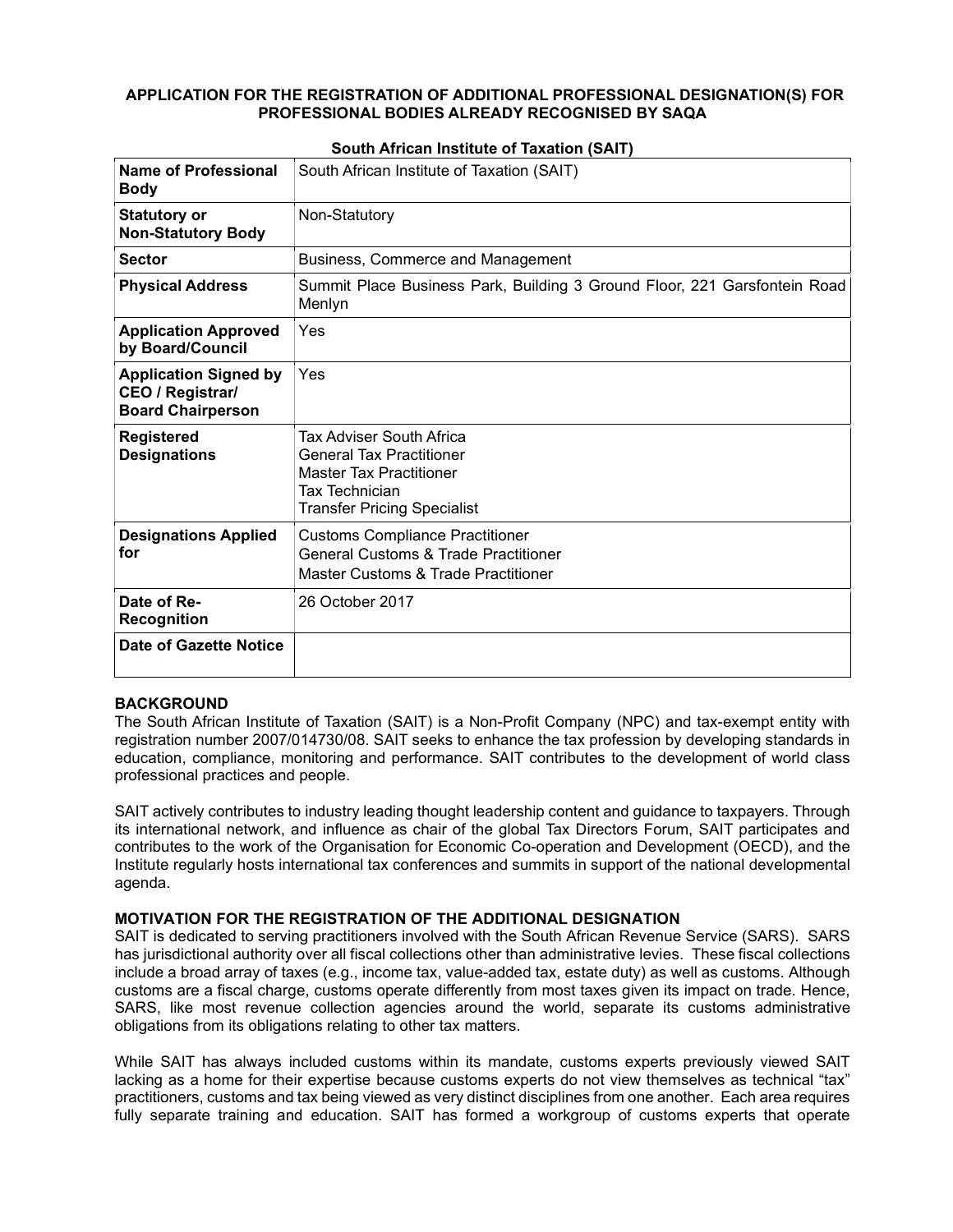differently form members with a general tax mandate. This group is seeking a separate "customs and trade practitioner" designation. The trade element is also important because certain trade regulations pertinent to the customs space fall within the purview of the Department of Trade, Industry and Competition.

There is a strong demand by customs experts to be officially recognised as a separate area of expertise. Most gain their knowledge solely through work experience and a separate set of training institutions that are wholly independent from universities. Internationally, associations for customs practitioners are commonplace. While there are some high-quality non-profit organisations in South Africa, these non-profit organisations are mainly dedicated to customs legal and operational policy with a focus on corporate contributors. SAIT's goal is to focus on "customs and trade" practitioners as a distinct group.

## CRITERIA FOR REGISTRATION OF A PROFESSIONAL DESIGNATION

The criteria for the awarding of the additional Professional Designation below comply with the SAQA Policy & Criteria for Recognising a Professional Body and Registering a Professional Designation for the Purposes of the National Qualifications Framework Act, Act 67 of 2008 (As amended, September 2020) and the designations complement the one already registered, creating a designation pathway.

Designation Title: Customs Compliance Practitioner

### Short Description

The Customs Compliance Practitioner designation mainly requires basic business administration and basic legal knowledge but with a distinct focus on customs. A Customs Compliance Practitioner oversees, or conducts clearing procedures and ensures that insurance, export / import licenses and other formalities to facilitate the movement of cargo that is either ultimately imported or exported comply with the customs regulations. Customs Compliance Practitioners must have a strong awareness of international logistics, modes of transport and modes of associated storage. The role of a Customs Compliance Practitioner is often heavily procedural to ensure speedy passage upon import or export. Many Customs Compliance Practitioners must have ancillary knowledge of related import charges (such as the Value-added Tax) and local import regulations (e.g., in the area of health).

# Underlying Qualification(s)

- National Diploma: Freight Forwarding and Customs Compliance, NQF Level 5, ID: 59304; or
- Certificate: Accounting, NQF Level 5; or
- Diploma in Accounting Technician, NQF Level 5, ID: 20402; or
- Higher Certificate: Accounting Science, NQF Level 5, ID: 82106; or
- Higher Certificate in Accounting Practice, NQF Level 5, ID: 102038; or Higher Certificate in Business Administration, NQF Level 5; or
- Higher Certificate in Tax Administration, NQF Level 5, ID: 99384

### Experiential Learning and Practical Experience

The applicant must have engaged in customs work as his or her sole or main activity for five consecutive years out of the last seven years. Proof that this requirement is satisfied is achieved by providing a resume of customs work experience (verified by an employer or other senior customs professional).

### Board/ Admission Examination/Assessment

The applicants will be required to satisfy a SAIT entry assessment.

### Continuing Professional Development (CPD) Requirements

A minimum 30 CPD hours per annum.

### Application of Recognition of Prior Learning (RPL)

This designation may be awarded through RPL for candidates without the required NQF Level 5 qualification. RPL may be awarded if an applicant has engaged in customs work as his or her sole or main activity for 10 consecutive years out of the last 12 years.

### Designation competencies:

 Demonstrate an informed understanding of the core customs field, disciplines, key terms, concepts, and facts.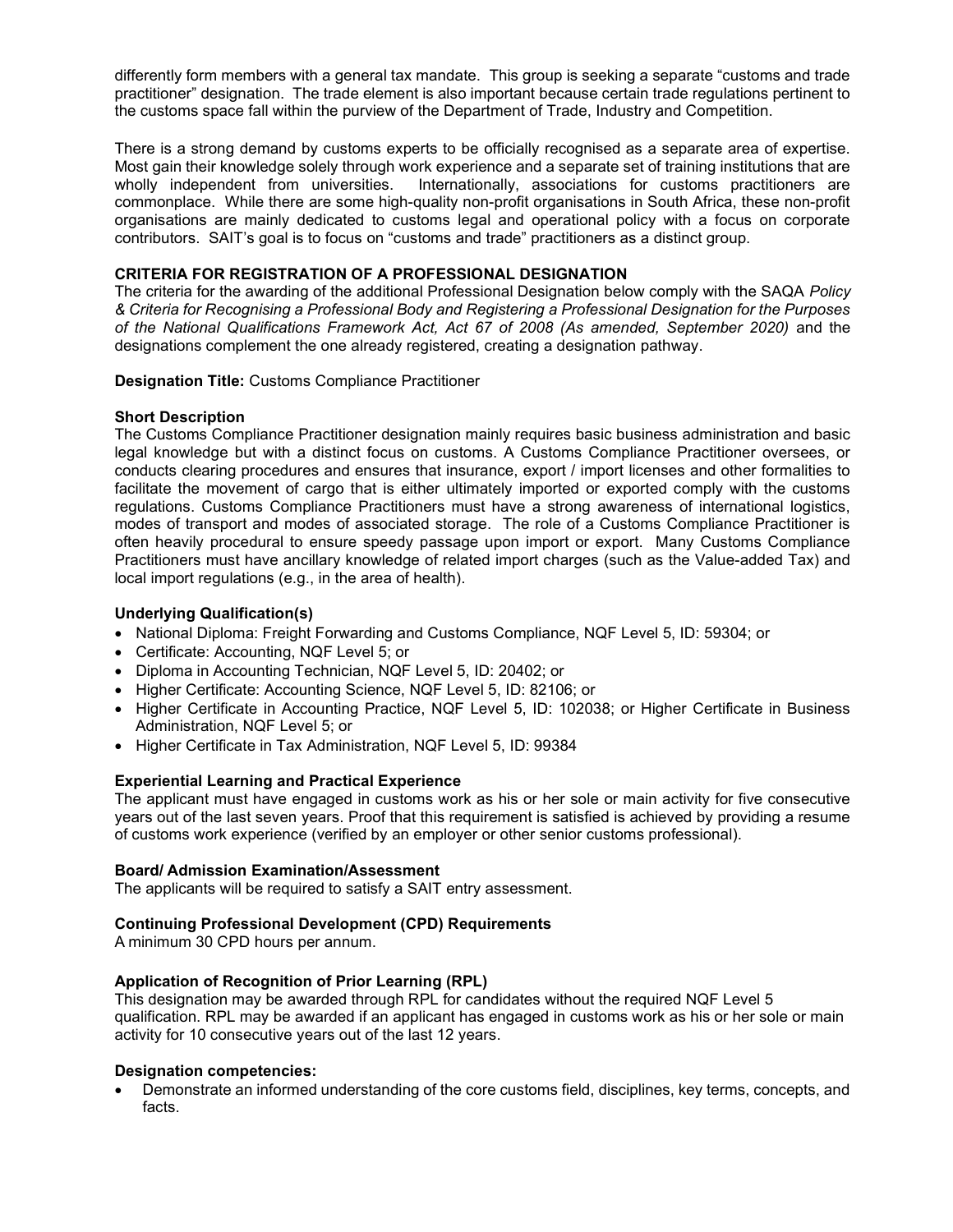- Demonstrate awareness of how the customs systems develop and evolve within the field;
- Apply the various standard methods, procedures, and techniques within the customs fields;
- Identify, evaluate, and solve refined, routine, and new problems within the familiar context of customs;
- Adhere to ethics and professional practice and be able to take account of, and act in accordance with, the prescribed code of conducts and ethics;
- Communicate information in a reliable and accurate way, using the appropriate context in written and oral conversations;
- Demonstrate an understanding of different kinds of systems within the customs field; and
- Evaluate own performance or the performance of others and take the appropriate action where necessary; to promote the learning of others.

## CRITERIA FOR RETAINING THE ADDITIONAL DESIGNATION

To ensure the currency of professional knowledge and to retain the Professional Designation, the professional must comply with the following minimum requirements:

## Code of Conduct

Designees are required to adhere to the Professional Code of Conduct.

## Continuing Professional Development (CPD)

Designees are required to accumulate a minimum of 30 CPD hours over three years.

### Fees

Designees are required to pay the annual membership fee.

### Professional Designation Progression Pathway

- Customs Compliance Practitioner
- General Customs & Trade Practitioner
- Master Customs & Trade Practitioner

For more information on this Professional Designation, please visit the website at www.thesait.org.za

### Designation Title: General Customs & Trade Practitioner (GCTP)

### Short Description

The General Customs & Trade Practitioner (GCTP) designation demonstrates expertise in customs, tariff classification and related cross-border matters. Persons with this designation often have a blended background of law and accounting on the one hand and logistics and supply chain on the other. The General Customs & Trade Practitioner provides consulting advice on supply chain management and customs; assists with SARS applications (e.g., bonded warehouses), registrations (clearing agents) and licenses (e.g., import / export licenses); and handles customs disputes. Much of the work of the General Customs & Trade Practitioner often focuses on valuations, origin, trade, classifications as well as refunds, rebates, and drawbacks of duty. Most General Custom & Trade Practitioners focus on issues under the jurisdiction of SARS, but a small segment of this group focuses more on trade issues arising under the jurisdiction of the International Trade Administration Commission under the authority of the Department of Trade, Industry and Competition.

### Underlying Qualification(s)

- Occupational Certificate: Customs Compliance Manager, NQF Level 7; or
- Advanced Diploma in Supply Chain Management, NQF Level 7; or
- Bachelor of Business Science in Logistics and Supply Chain Management, Level 7; or
- Bachelor of Commerce in Supply Chain Management, Level 7; or
- Bachelor of Commerce in Transport and Logistics, NQF Level 7; or
- Bachelor of Commerce in Financial Accountancy, NQF Level 7; or
- Bachelor of Commerce in Accounting and Informatics, NQF Level 7; or
- Bachelor of Commerce in Chartered Accountancy, NQF Level 7; or
- Bachelor of Commerce in Management Accountancy, NQF Level 7; or
- Bachelor of Commerce in Forensic Accountancy, NQF Level 7; or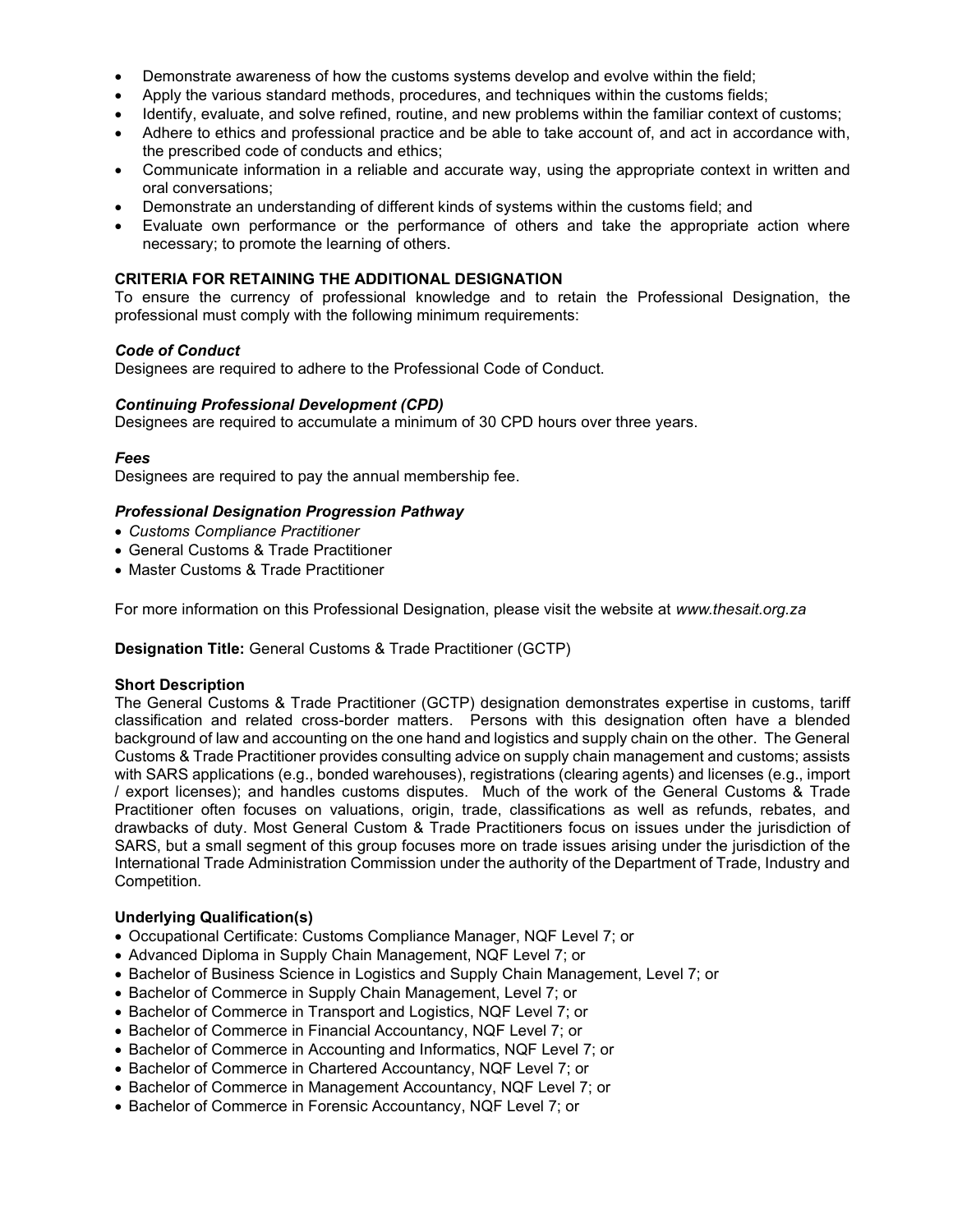- Bachelor of Commerce in General Accounting, NQF Level 7; or
- Bachelor of Business Science Finance, NQF Level 7; or
- **Bachelor of Business Science Finance and Accounting, NQF Level 7; or**
- Bachelor of Business Science Accounting Science, NQF Level 7; or
- Bachelor of Accounting Science, NQF Level 7; or
- Bachelor of Commerce Law, NQF Level 7

## Experiential Learning and Practical Experience

The applicant must have engaged in customs work as his or her sole or main activity for five consecutive years out of the last seven years. Proof that this requirement is satisfied is achieved by providing a resume of customs work experience (verified by an employer or other senior customs professional).

#### Board/ Admission Examination/Assessment

The applicants will be required to satisfy a SAIT entry assessment.

### Continuing Professional Development (CPD) Requirements

A minimum 30 CPD hours per annum.

### Application of Recognition of Prior Learning (RPL)

This designation may be awarded through RPL for candidates without the required NQF Level 7 qualification (with a minimum of NQF level 5). RPL may be awarded if an applicant has engaged in customs work as his or her sole or main activity for 10 consecutive years out of the last 12 years. 5 of the 10 years must have been at a mid-managerial level, entailing the management of at least two employees engaged in customs compliance.

### Designation competences:

- Demonstrate knowledge literacy of how the customs and trades systems operate and evolve within the field.
- Investigate, resolve problems, and introduce change in the various standard methods, procedures, and techniques within the customs fields.
- Identify, analyse, evaluate, and critically reflect on and address complex problems within the context of the customs and trade field.
- Adhere to ethics and professional practice and be able to take account of, and act in accordance with, the prescribed code of conducts and ethics.
- Access, process, develop and manage information in a reliable and accurate way, using the appropriate context in written and oral conversations.
- Independently validate the sources of information.
- Manage processes in unfamiliar and variable context, recognising that problem solving, and system bound, does not occur in isolation.

## CRITERIA FOR RETAINING THE ADDITIONAL DESIGNATION

To ensure the currency of professional knowledge and to retain the Professional Designation, the professional must comply with the following minimum requirements:

### Code of Conduct

Designees are required to adhere to the Professional Code of Conduct.

### Continuing Professional Development (CPD)

Designees are required to accumulate a minimum of 30 CPD hours per annum.

### Fees

Designees are required to pay the annual membership fee.

### Professional Designation Progression Pathway

- Customs Compliance Practitioner
- General Customs & Trade Practitioner
- Master Customs & Trade Practitioner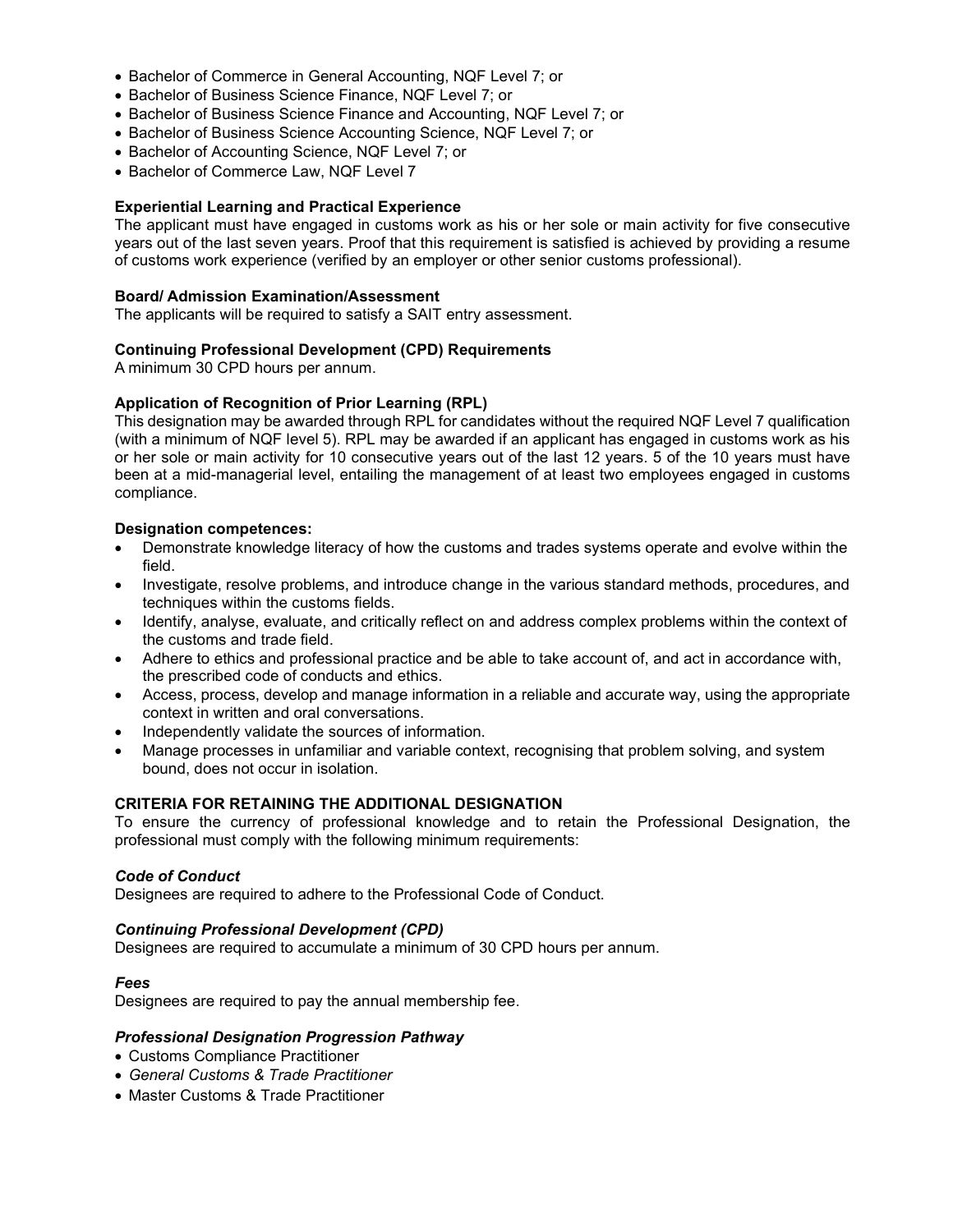For more information on this Professional Designation, please visit the website at www.thesait.org.za

## Designation Title: Master Customs & Trade Practitioner (MCTP)

## Short Description

The Master Customs & Trade Practitioner (MCTP) designation demonstrates senior expertise in customs, tariff classification and related trade matters. Persons with this designation often have a blended background of law and accounting on the one hand and logistics and supply chain on the other. The Master Customs & Trade Practitioner provides consulting advice on supply chain management and customs, manages customs or trade disputes, and is involved in facilitating key aspects of the customs process. Much of the work of the Master Customs & Trade Practitioner often focuses on valuations, origin, trade, classifications as well as refunds, rebates, and drawbacks of duty. Most Master Custom & Trade Practitioners focus on strategic issues under the jurisdiction of SARS or the International Trade Administration Commission under the authority of the Department of Trade, Industry and Competition.

# Underlying Qualification(s)

- LLM International Trade Law, Level 9; or
- LLM International Commercial Law, Level 9; or
- Master of Commerce in Economics, Level 9; or
- Master of Commerce; or
- Master of Philosophy in Transport Economics, Level 9; or
- Master of Commerce in Taxation, Level 9; or
- MAcc Taxation, Level 9; or
- Master of Accountancy: Taxation, Level 9; or
- Master of Philosophy in Taxation, Level 9; or
- Master of Laws, Level 9; or
- Master of Laws (South African Tax Law).

## Experiential Learning and Practical Experience

In terms of the practical workplace component, the applicant must have engaged in customs or trade work as his or her sole or main activity for 10 consecutive years out of the last 12 years. Proof that this requirement is satisfied is achieved by providing a resume of customs and trade work experience (verified by an employer or other senior customs and trade professional).

### Board/ Admission Examination/Assessment

The applicants will be required to satisfy a SAIT entry assessment.

### Continuing Professional Development (CPD) Requirements

A minimum 30 CPD hours per annum.

# Application of Recognition of Prior Learning (RPL)

This designation may be awarded through RPL for candidates without the required NQF Level 9 qualification (with a minimum of NQF level 5). The RPL may be awarded if an applicant has engaged in customs work as his or her sole or main activity for 15 consecutive years out of the last 17 years.

Depending on the candidate's circumstances, five out of the 15 years' experience must have been on:

- director-level.
- partner-level,
- comparable experience in terms of managing a team of at least two customs or trade employees (who are operating at a mid-level management or higher), or
- managing a comparable customs and trade team within a subcomponent within a larger entity or institution.

### Designation competences:

- Demonstrate specialist knowledge to enable engagement with and critique of current research and practices.
- Evaluate current processes of knowledge production and choose an appropriate process of enquiry for the area.